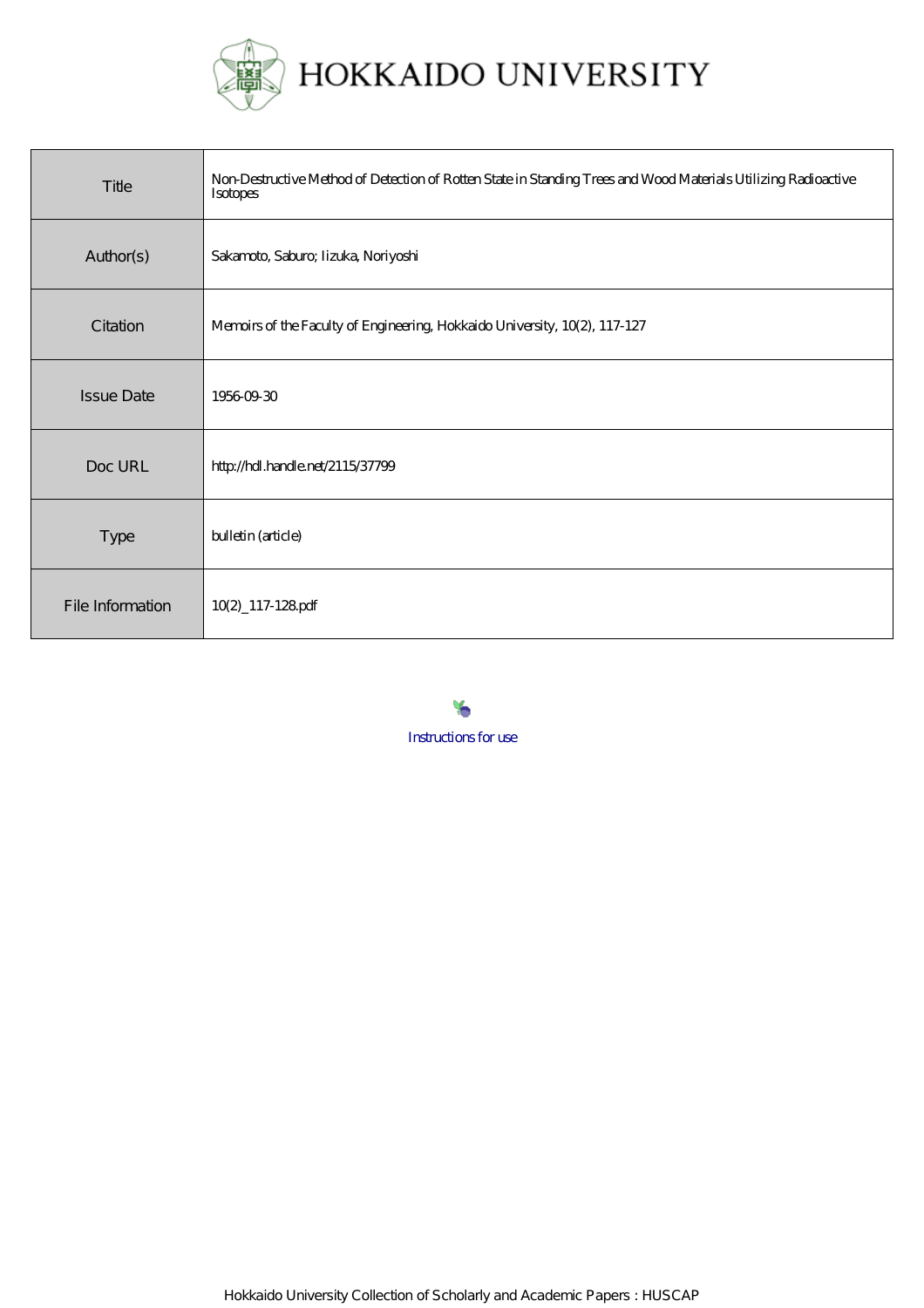# Non-Destructive Method of Detection of Rotten State in Standing Trees and Wood Materials Utilizing Radioactive Isotopes

### By

## Saburo SAKAMOTO and Noriyoshi IIZUKA

(Reeeived June, 30, 1956)

#### I. Introduction

 As a method of deteetion of the rotten state in standing trees and wood materials without their destruetion, X-ray photography has been employed. However the X-ray apparatuses generally suffer from the disadvantages of high eost and of bulk, so it cannot be said that this method ean be used everywhere.

 The method whieh the authors have found to be coneise and available easily in forest or anywhere is the utilization of  $\gamma$ -ray of radioactive isotopes such as  $Co<sup>60</sup>$  or  $Cs<sup>137</sup>$ . Recently artificial  $\gamma$ -ray sourses as a means of detecting internal flaws, cracks of metals are being used. On the same principle it was concluded after investigation that they are also highly useful for detection of the inner rot of wood materials.

The principle, apparatus for this method and results obtained are described below.

#### IL Principle

When a flux of  $\gamma$ -rays of a given energy passes through matter, in this case wood materials, the number of quanta  $N'$  in the primary beam decreases exponentially with the thickness  $x'$  of the absorbing material. It is seen that

$$
N'=N'_{\theta}e^{-\mu_{x'}}\tag{1}
$$

where  $\mu$  is the absorption coefficient of the material and  $N_0$  is the number when  $x'=0$ . The absorption in thick layers of wood materials is affected by their thickness, density and water content. In usual standing trees and wood materials if there is a rotten and corrupt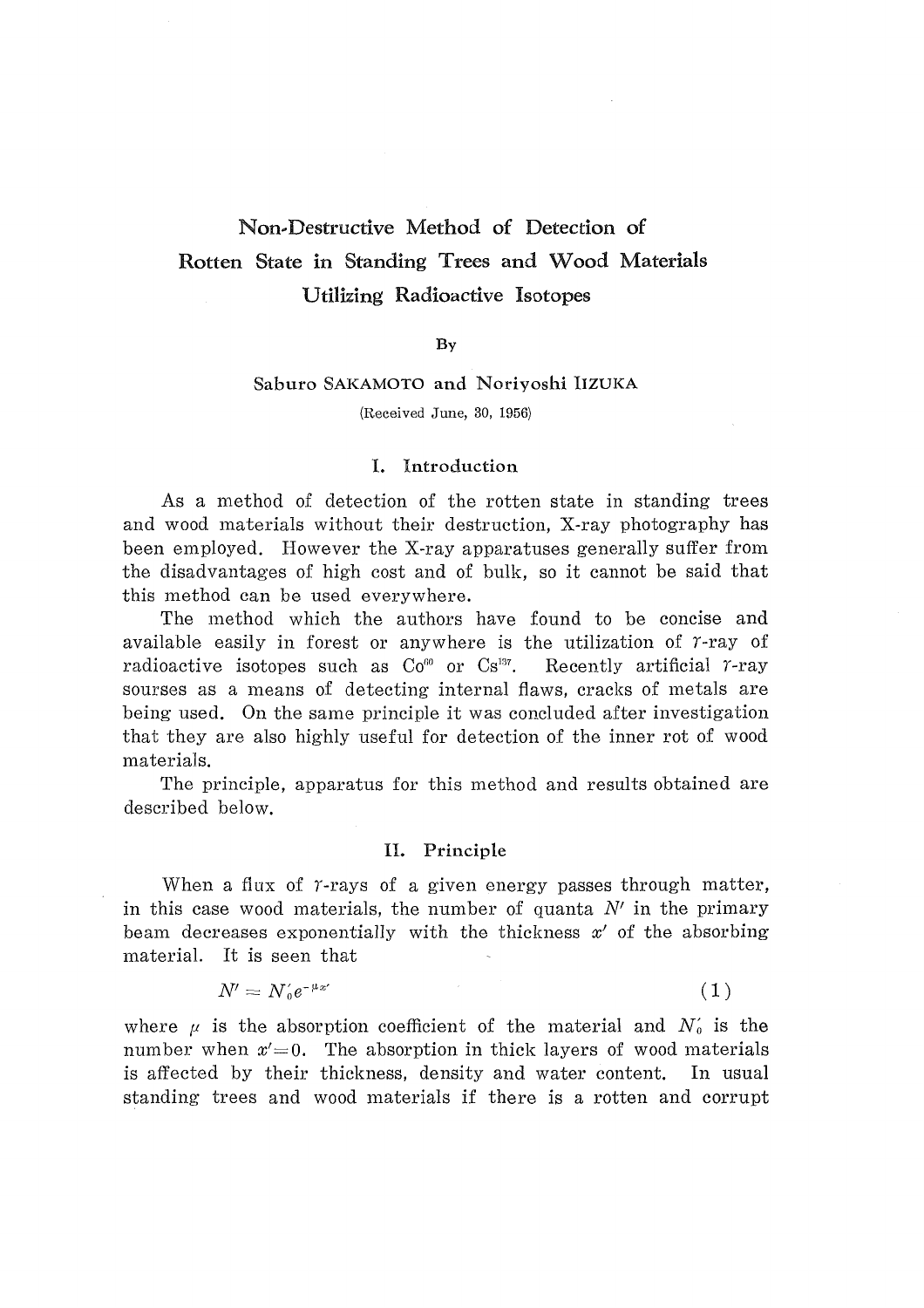

Figure showing the principle of this detecting method.  $S: r$ -ray source, G: G-M counting Tube, T: tree trunk.

#### formula:

part, the density of tht part is smaller by its slightly greater porosity than the unrotten part. So the absorption of  $\tau$ ray and then the value of  $\mu$  will become smaller in such corrupt part.

As seen in Fig. 1 the  $\gamma$ -ray source S and Geiger-Müller tube G are positioned facing each other at the opposite sides of a tree trunk T and are moved on parallel lines at the same time and in the same direction.

If the trunk is unrotten and has a perfect circular sectional form, the counting rate (cpm)  $N$  in G-M counting tube should show the value accoroding the next



a perfect circular sectional form.

a) unrotten trunk, b) inner rotten trunk.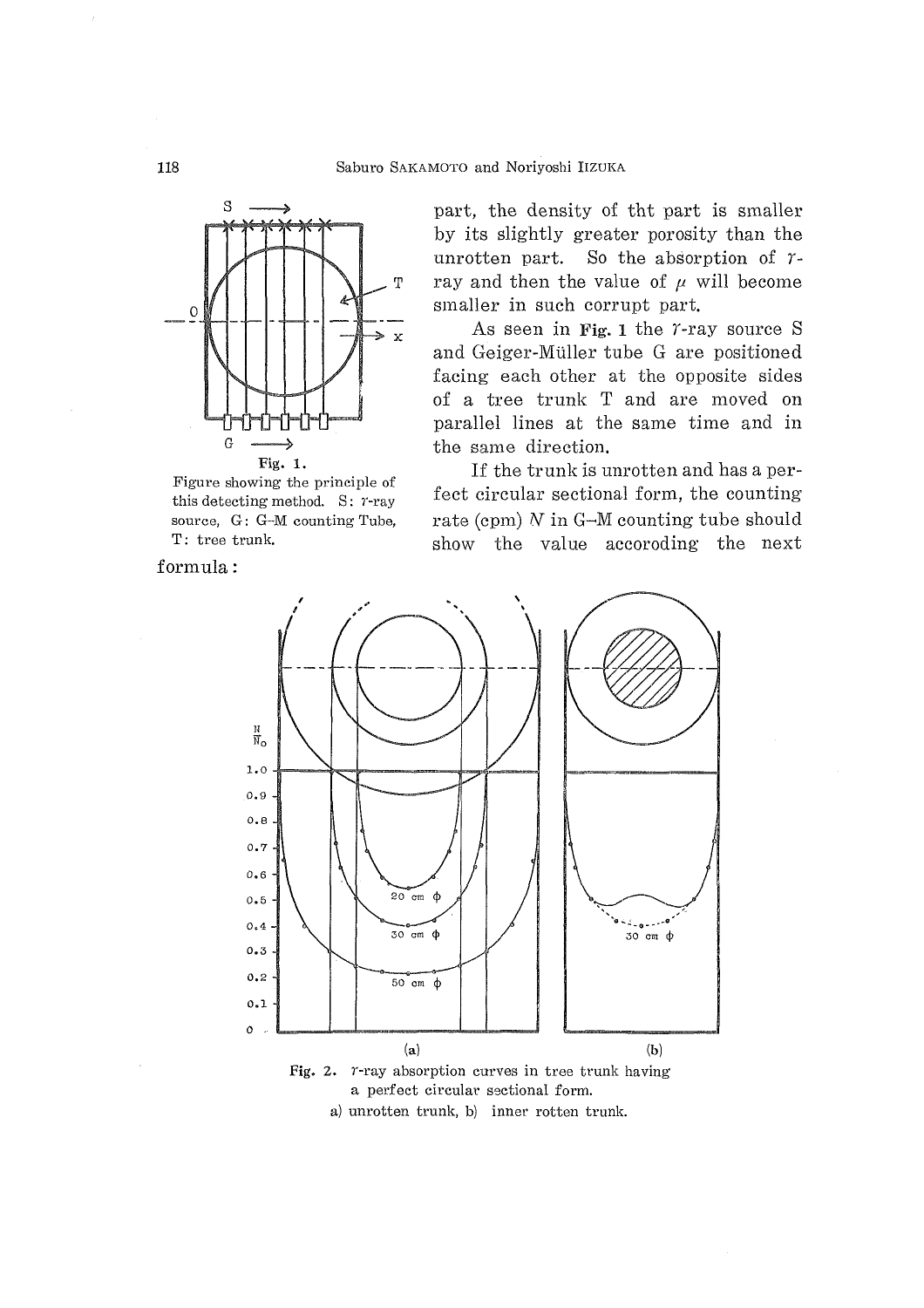Non-Destructive Method of Detection of Rotten State in Standing 119

$$
N = N_0 e^{-2\mu \sqrt{2ax - x^2}} \tag{2}
$$

where a is radius of the trunk,  $x$  is a distance from the original point 0,  $N_0$  is a counting rate in G-M tube without absorption by the wood material.

Fig. 2 (a) indicates how the curve of the counting rate N varies smoothly with the thickness in unrotten trunk. Here, the ratio of  $N_0$ to  $N$  is shown and as the diameter of tree trunk is larger, the curve becomes more flat at the central part. If the centre of the trunk is rotten, the curve should become irregular as shown in Fig. 2 (b). From the curve the inner rotten state, location and extent in the tree trunk can be found. (In Fig. 2 the value of  $\mu$  is taken 0.0335 per 1 cm thickness of "Todo" fir tree which is later described).

 The sectional form of the trunk, however, is not always perfectly cireular, but it must be expected to be fairly irregular on the outer side. In this case the next treatment should be applied on measurements. When the  $\tilde{\tau}$ -ray source and G-M counter are faced toward each other at points, 1, 2,  $\ldots$ , n in Fig. 3, the distances through which



irregular sectional form.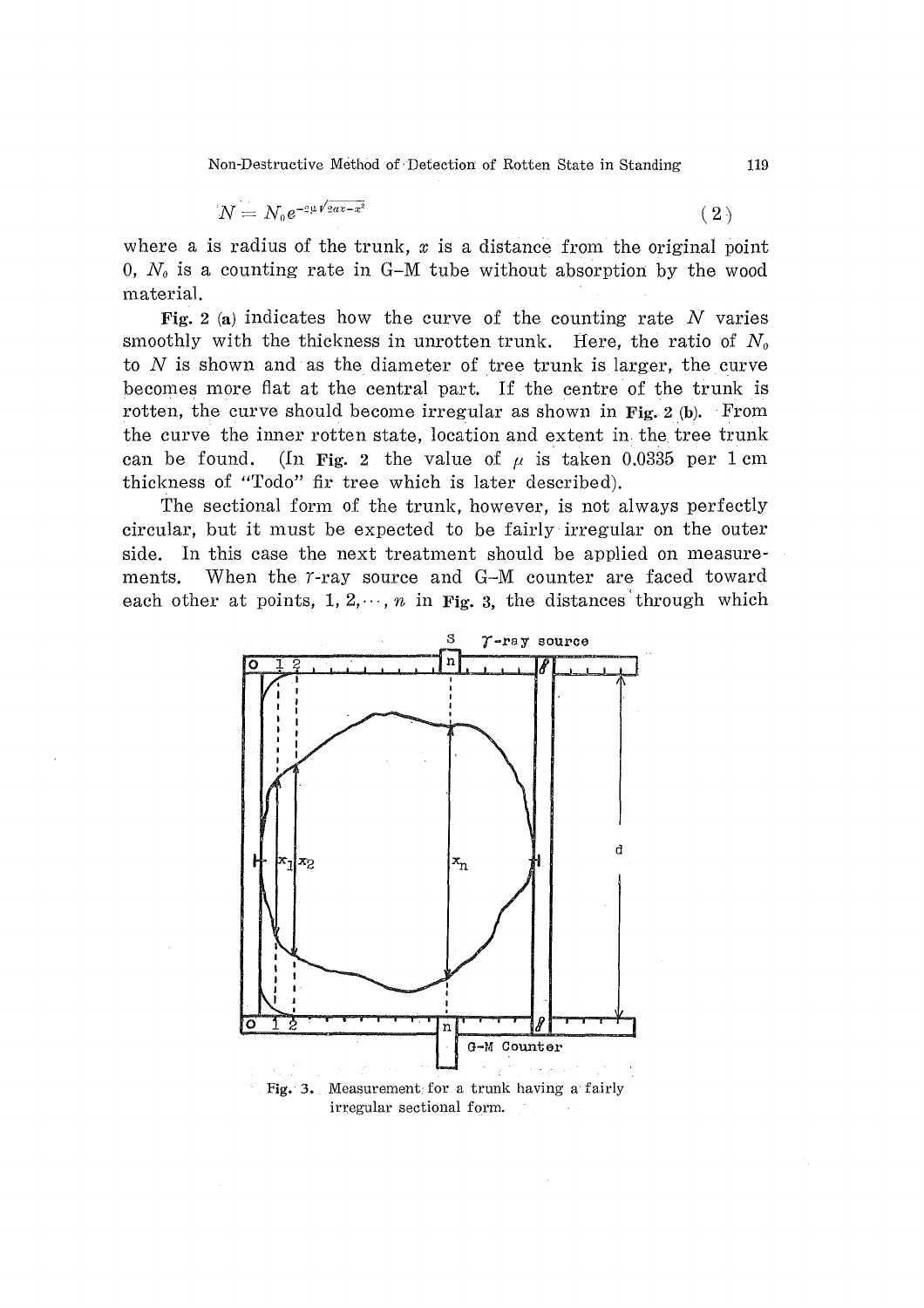the radiations are passing are  $x_1, x_2, \dots, x_n$ . So the counting rates obtained at these points are strictly

$$
\left\{\n\begin{aligned}\nN_1 &= N_0 e^{-\mu_1 x_1} \\
N_2 &= N_0 e^{-\mu_2 x_2} \\
\vdots \\
N_n &= N_0 e^{-\mu_n x_n}\n\end{aligned}\n\right\} \tag{3}
$$

where  $\mu_1, \mu_2, \cdots, \mu_n$  are coef. of absorption respectively considered at these paths. However, in order to simplify, substituting the mean counting rate by absorption per unit passing distance  $\overline{N}_a$ , one can calculate  $\overline{N}_a$  as follows:



An example showing the result measured from Fig.  $4.$ two perpendicular directions X, Y on a "Todo" fir tree having inner rotten part.

120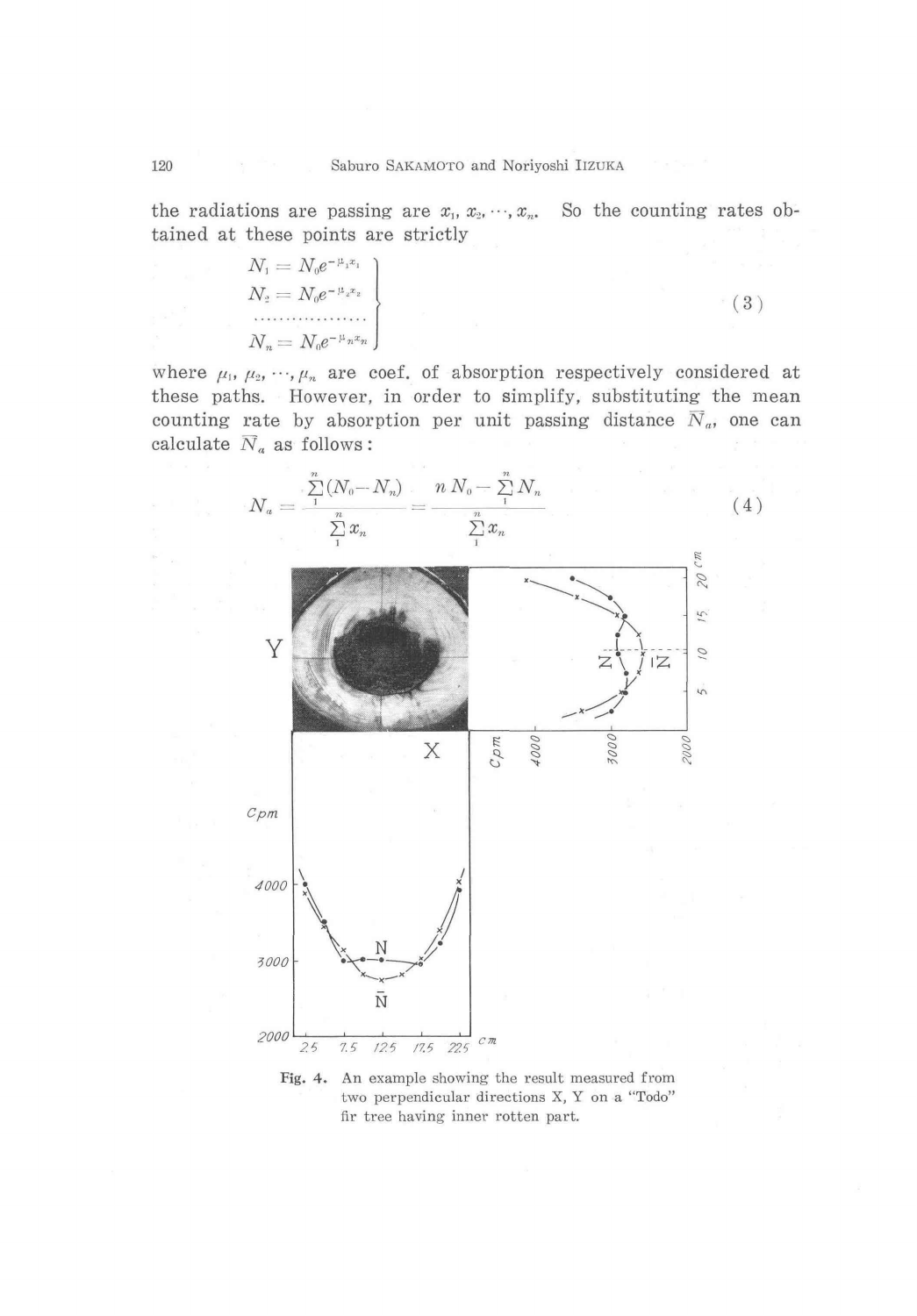Using (4) the mean counting rates  $\overline{N}_1$ ,  $\overline{N}_2$ ,  $\cdots$ ,  $\overline{N}_n$  considered respectively at the point 1,  $2, \dots, n$  are

$$
\begin{aligned}\n\overline{N}_1 &= N_0 - x_1 \overline{N}_a \\
\overline{N}_2 &= N_0 - x_2 \overline{N}_a \\
\vdots \\
\overline{N}_n &= N_0 - x_n \overline{N}_a\n\end{aligned}\n\tag{5}
$$

The actually measured counting rate  $N_1, N_2, \dots, N_n$  and the calculated mean counting rate  $\overline{N}_1, \overline{N}_2, \cdots, \overline{N}_n$  are plotted on curves N and  $\overline{N}$  in Fig. 4, and from the inspection of deviations between them one can know the inner state of the wood material qualitatively with good accordance. As shown in Fig. 4 also, if these measurements and calculations are carried out about two perpendicular directions, X and Y, the better results are obtained in Ioeation and deeision of inner rot states.

#### 11I. Experimental

#### 1. Apparatus and results.

 $Co<sup>60</sup>$  1-3 mC or Ra 1 mg was used as the  $\tau$ -ray source. It was kept in a suitable lead cylindrical case of 3em diameter, 4cm height and 1 cm thickness. The radiations were measured by Geiger-Müller tube

and Scale 100 Counter apparatus and Scintillation Counter in room measurement. In field measurement the G-M tube and portable rate meter were used actually; aluminium-made rules were framed by screw and nut, across the standing tree trunk. These are shown in Fig. 3and Fig. s. The measurements have been made to date on "Todo" fir <Abies mayriana Miyabe et Kudo) and "Ezo" spruce (Picea jesoensis Carr). Similar results are obtained by the three types of measuring apparatus, (1) G-M tube and Scale 100 Counter, (2) Scintillation Counter, (3) portable rate meter with G-M tube. The results obtained by (1) and (2) have more accuracy, but a longer time for the measurement is



Fig.  $5$ . Photograph showing apparatuses and actual field measurement in natural forest in winter.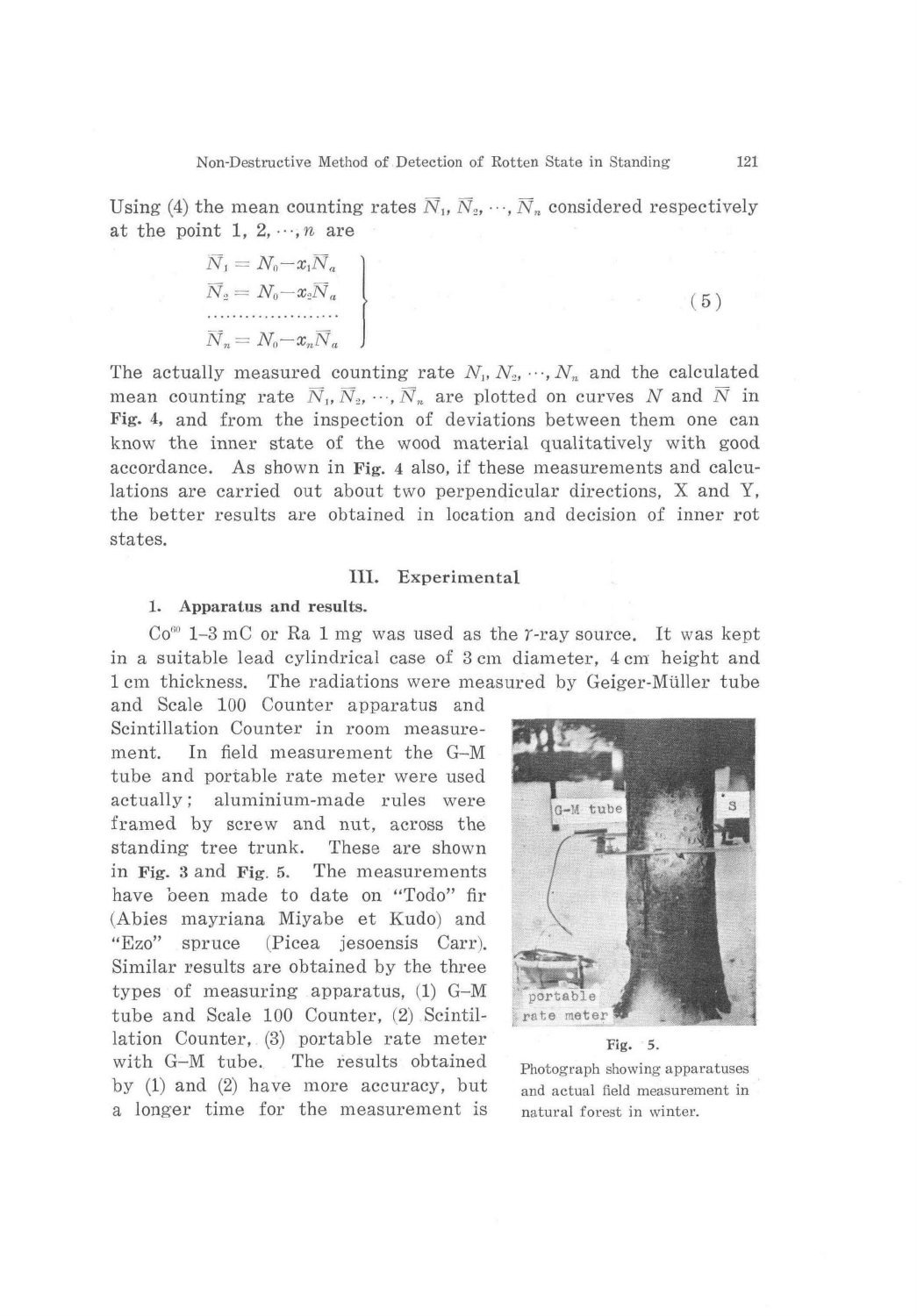necessary. On the other hand the results by (3) are slightly inaccurate, but it is sufficiently useful in field measurement and convenient for For example, the results on "Todo" fir using  $(1)$  and  $(2)$ surveving. apparatus are shown in Fig. 6 and the results using  $(3)$  apparatus are in Fig. 4. It is seen that the rotten state in tree trunk is detected easily.



Fig. 6. Comparison of obtained curves between a scintillation counter and a G-M counter.

#### 2. On judgment of rotten state from the curves.

 $\label{eq:2.1} \begin{array}{ll} \mathbb{E}[\mathcal{L}_{\mathcal{A}}(t)] & \mathbb{E}[\mathcal{L}_{\mathcal{A}}(t)] & \mathbb{E}[\mathcal{L}_{\mathcal{A}}(t)] & \mathbb{E}[\mathcal{L}_{\mathcal{A}}(t)] \end{array}$ 

The example which is seen in Fig. 4 shows typical curves demonstrating the rotten state in wood trunk. The special features of the curves are in the large deviation of  $\overline{N}$  and N at the part of minimum counting rate and in the tolerable irregularity of curve  $N$ . Another special point for notice respecting the curves is shown in Fig. 7. In this figure curve  $N$  has a convex part in its concave inclination. If the angle of this part  $\alpha$  is less than 90°, it nearly certain that some rotten part exists in this tree trunk.

However, care must be taken in judgment of curves since there are large effects of wood node and water contained in trunk as discussed in the next section.  $\mathcal{L}_{\rm{max}}$ 

 $\hat{A}$ 

 $\Delta \sim 10^{11}$  meV  $\Delta \sim$ 

122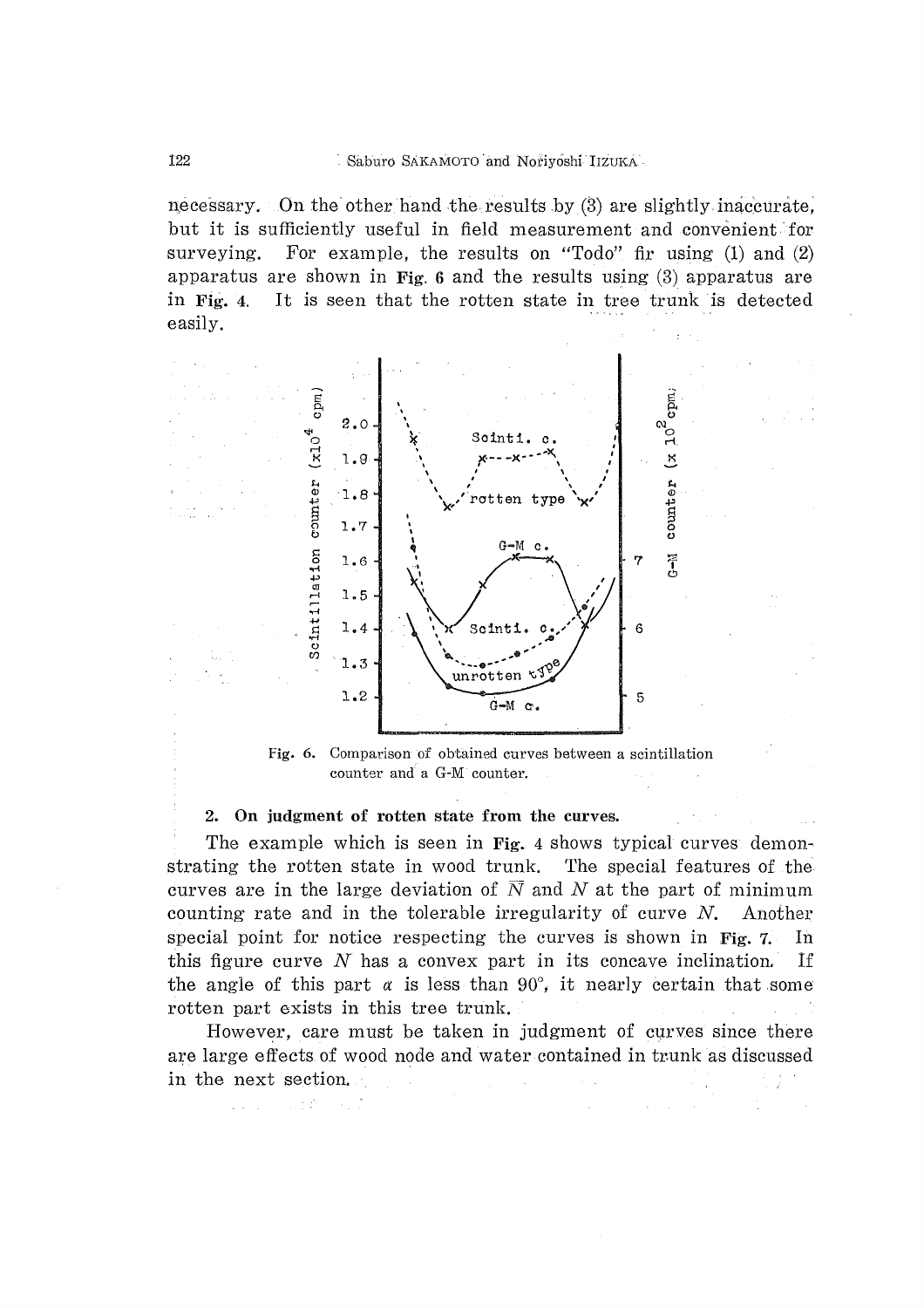

Fig. 7. An example which has a typical form for easy judgment of rotten state from the obtained curves.

#### 3. On the effect of wood node and water contained.

Existence of node in tree trunk exerts a large effect upon the curves as shown in Fig. 8. The point n on the curve N in Fig. 8. corresponds to the place of node and the marked absorption of  $\tau$ -ray is observed here because of its high density of wood substance. To avoid this node disturbance in measurement and to obtain better results, it may be recommended that tests to find out the node on the surface of trunk be made before the measurement. As a situation on a tree trunk which had the fewest node, authors decided a measuring point at the height of one meter from the earth when the diameter breast high of trunk was 60 cm. On other trees of different diameter, they determined the height for measuring from the trunk diameter using the volume table and mean tree height.

Next consideration and experiment were made on the effect which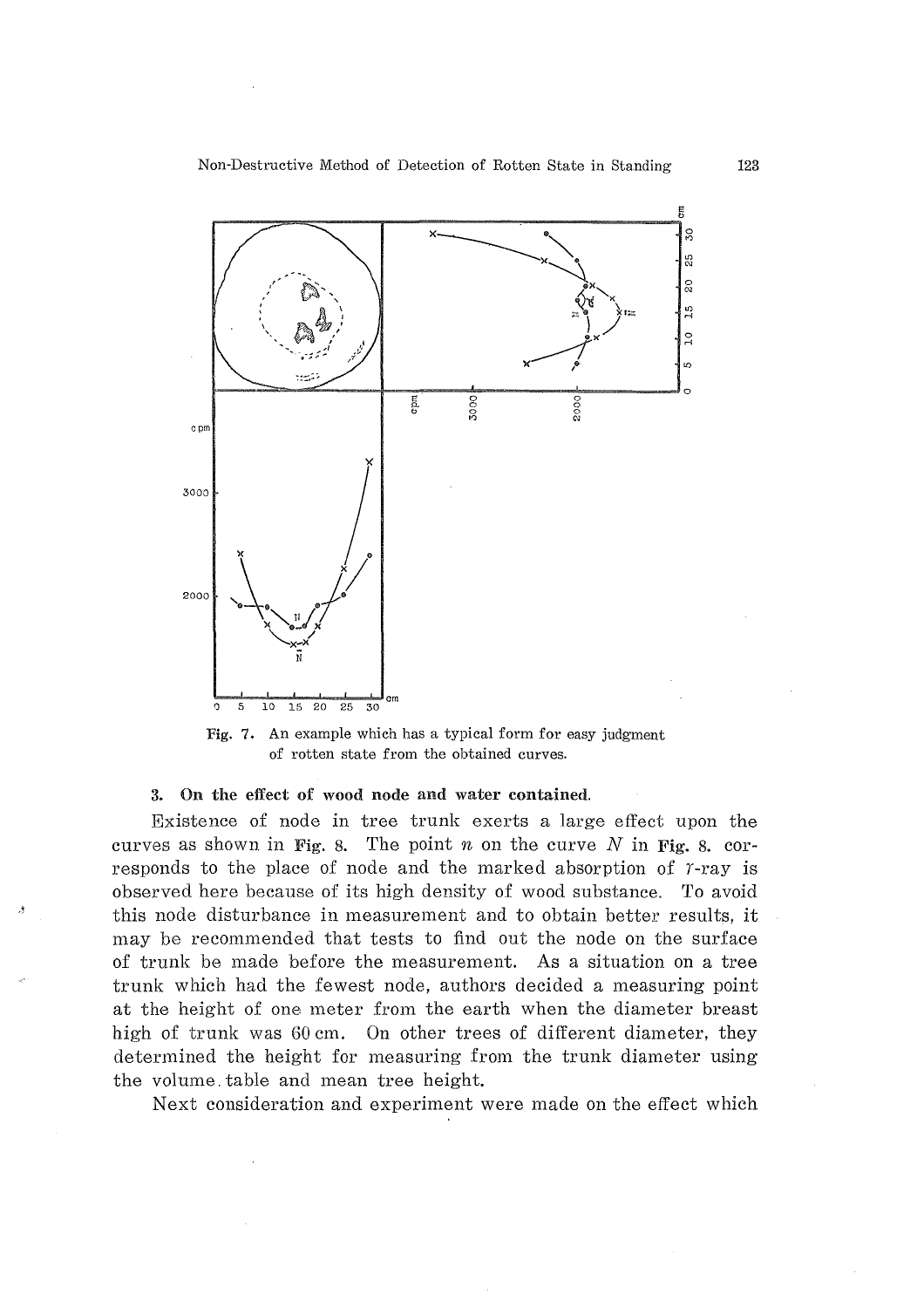

Fig. 8. Effect of existence of wood node in trunk.

water contained in standing tree may have upon the interpretation of measurement results. The method of inspection employed in this study is based on the porosity of wood material in rotten state and on the absorption of  $\gamma$ -ray radiations at this part. So if water filled this interval of the porous part, it may well be that the result obtained from the measurement will become ambiguous, because the absorption of  $\gamma$ -ray by water is fairly large. According to the calculation by the authors on standing trees, the absorption of  $\gamma$ -ray was 55% by wood material and 45% by water in it (where water content in "Todo" fir tree was taken at about 50%, the cellulose content at 27.5%, lignin content at 12.5%. It was taken as a basis of calculation that the absorption of r-ray was proportional to 3 orders of atomic number of those constituent elements).

To investigate the actual effect of water contained, an experiment was carried out with a log, which had an inner rot, immersed in water. Thus, the water content was altered variously. The results obtained by such a treatment are shown in Fig. 9. Curves I and II are of  $15\%$ and 31% water content respectively and have similar values, but curve III which is 56% water content has a lower value of counting rate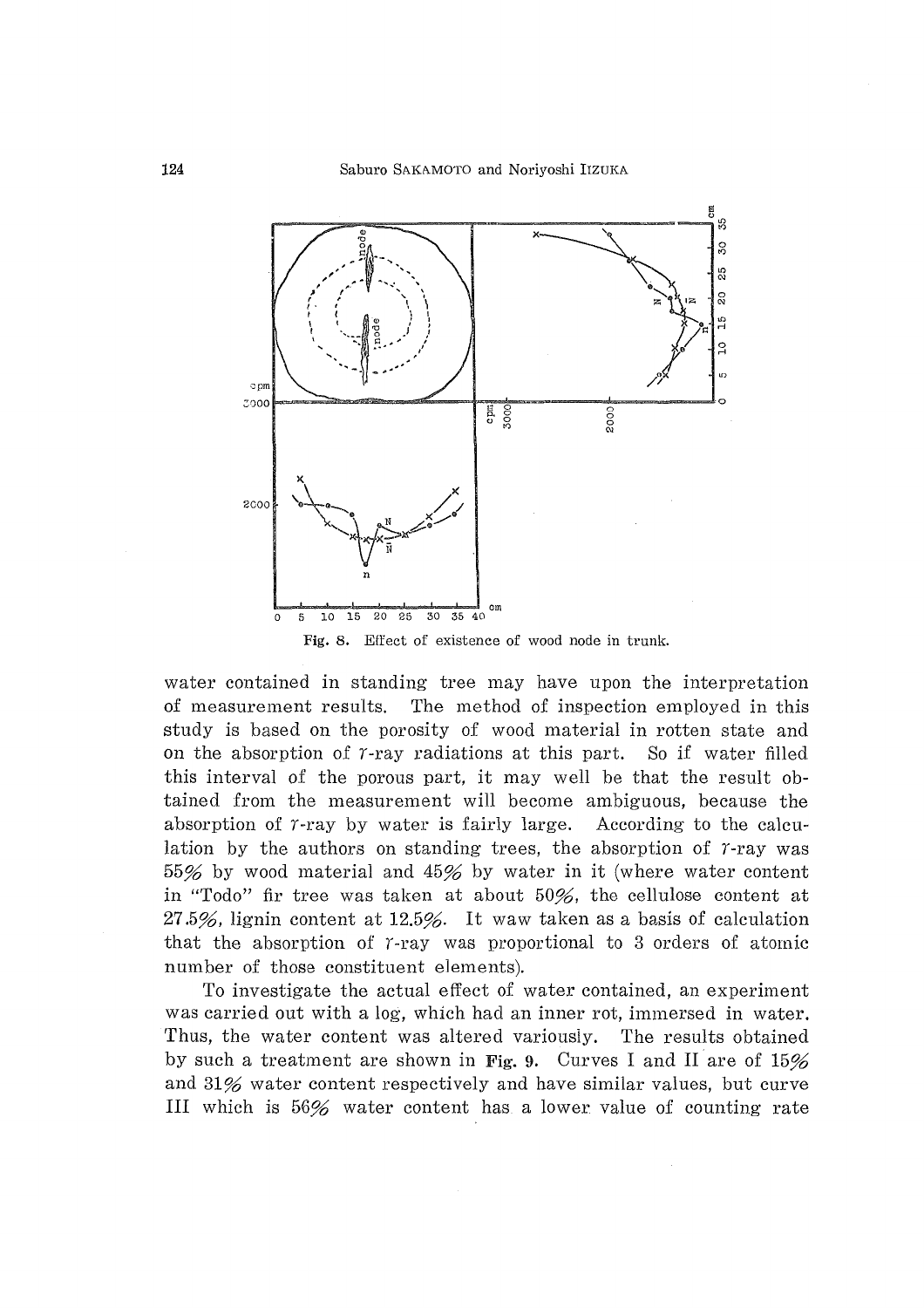because of the effects of absorption of water. From such a curve it becomes difficult to find out the inner rot state.

However, in the natural standing tree such a high water content state is unusual with the exception of the periphery of trunk and water-rich wood in marsh, so it has been concluded that the effect of water does not impede the judgment of the inner state of trees in ordinary field measurements. The effect of water contained in periphery of trunk has been shown already in many examples, Fig. 4, 7, 8 In these figures the and 9. measured curve  $N$  is fairly lower than mean value curve  $\overrightarrow{N}$  at the periphery of trunk, and as it is well known the periphery of trunk is more rich in water than the central portion of the tree. the results above shown can be explained without difficulty. Using such data one can also observe the state of water distribution in wood materials and



Fig. 9. Effect of highly water content in trunk.  $I: 15\%, II: 31\%$  and III: 56% water contained.

water-rich wood. On these problems further studies are being curried on by the authors.

## 4. About the obtained performances on standing trees in field, hit-percentage.

Taking care as to various points as above described, the authors have been examined practically 34 "Todo" fir trees in a natural forest using their apparatus. After the measurement was over, the tree was cut down at once at the measuring height. Comparing the cut end of the tree with the estimation from the measured curves good hit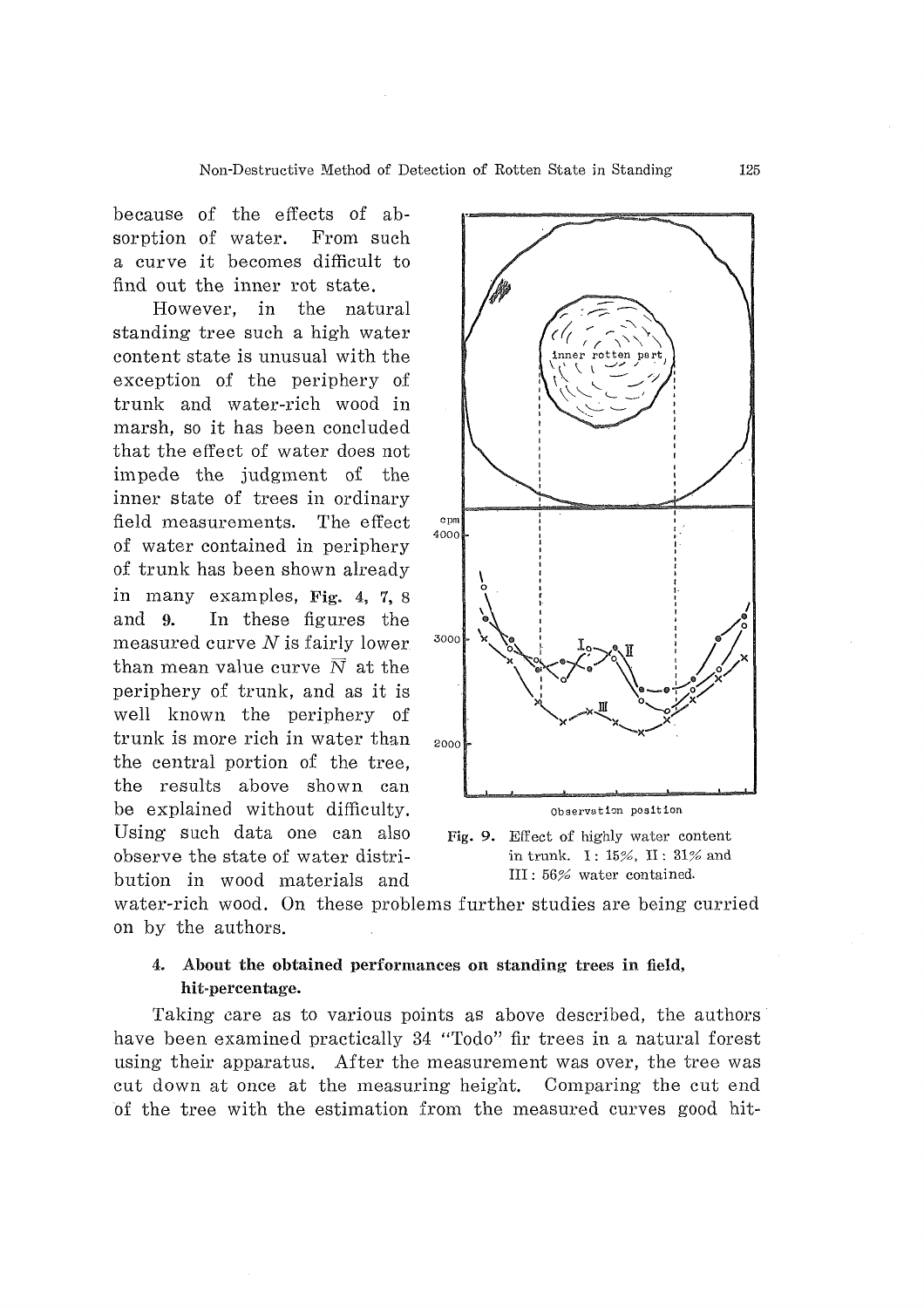percentages have been obtained as £ollows: 100% (Observations above  $0^{\circ}$ C) and 80% (Observations below  $0^{\circ}$ C) for unrotten tree samples, 93% (Observations above  $0^{\circ}$ C) and 75% (Observation below  $0^{\circ}$ C) for rotten tree samples. As the reason of lowering of hit-percentages at low temperature (below  $0^{\circ}$ C) it is considered that the G-M tube having alcohol as quenching gas was used in this reserch, In this respect apparatus can be improved by using halogen gas filled counter tube or scinti]lation counter.

The time that is necessary for such a measurement of one tree trunk in field is about 10 to 15 minutes; it is considered that that time may be shortened by using a high stable rate meter or survey meter having scintillator and by skilled handling.

#### IV. Summary

 $r$ -rays of radioactive isotope  $Co^{60}$  were used in detection of rotten state in standing trees and wood materials. The method of detection and the results obtained were as follows:

 1. Measurements of counting rates (rpm) of r-rays passing through wood substances were made at eaeh observation position from left to right as in Fig. 1. Next, a curve of the counting rates for eaeh position was drawn. From the form of eurve the inner state of wood materials was known.

2. In general about the standing tree with irregular peripheral form a caleulation of mean counting rate by absorption per unit passing distance was made as shown in Eq. (4). Using this result the mean counting rate  $\overline{N}$  and actually measured counting rate N for each position were plotted as in Fig. 4. By inspection of deviation between them and the forms of these curves on many trees, a general rule was formulated for judgment whether a standing tree had inner rot or not.

 3. Effects of wood node and water contained in tree trunk on the obtained eurves were investigated. It was coneluded that the former effeet eould be exeluded by seleeting a suitable measuring height without node, and that the latter effeet does not impede the judgment o£ the inner state of tree trunk within the limits of these experiments, because in natural standing trees such a high water content as to effect the measurements is not usually found,

 4, Good results have been obtained in hit-percentages of judgment on inner rot state of 34 natural standing trees as follows:  $100\%$